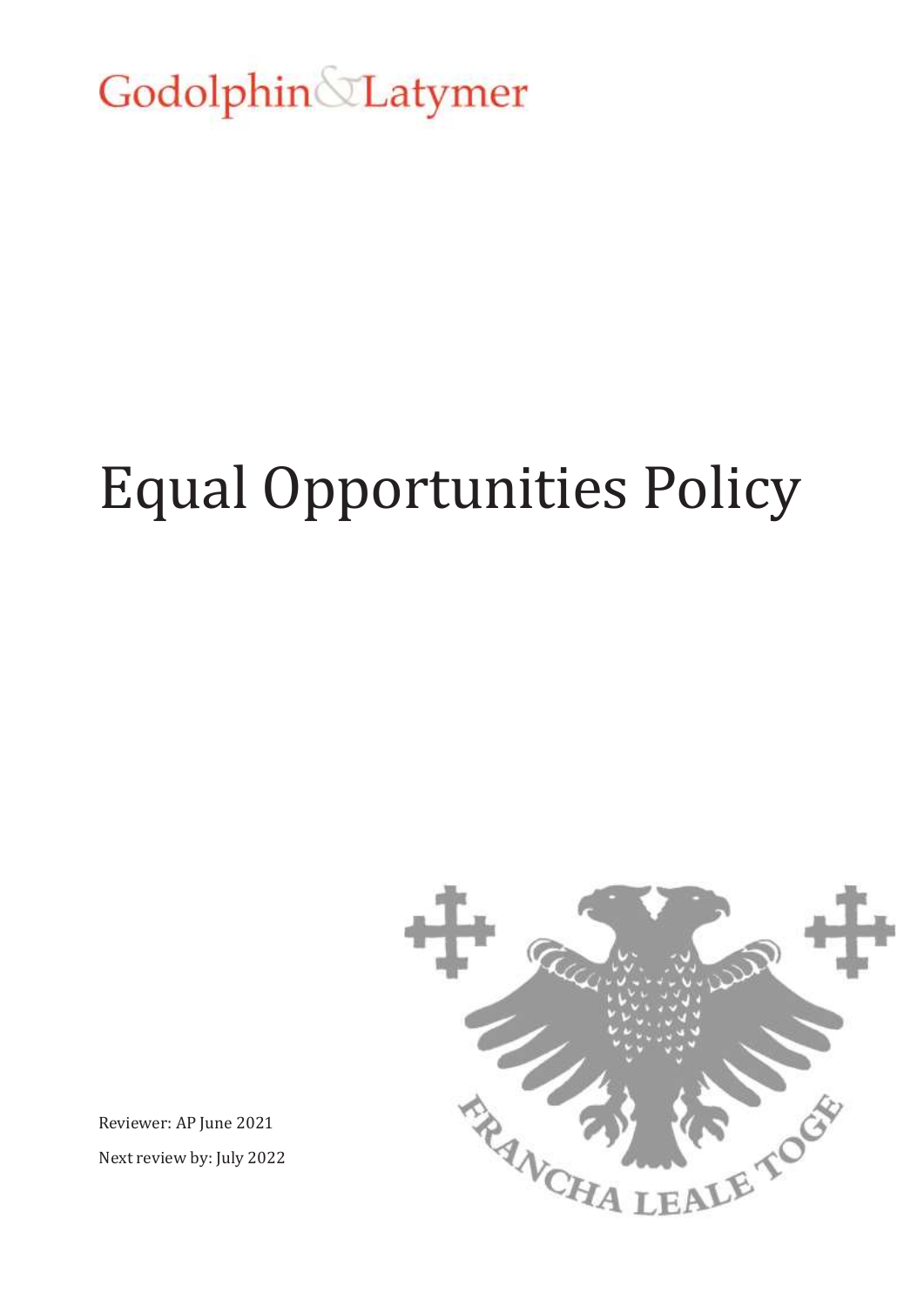## **1. Introduction**

- 1.1 The Godolphin and Latymer School is a thriving, friendly and supportive community of c.980 people, including staff and pupils. The school recognises the benefits of having a diverse school community, with individuals who value one another and the different contributions everyone can make.
- 1.1. Everyone in the school is of equal value and the school is committed to equality of opportunity for all. This policy is primarily concerned with equal opportunities for pupils and prospective pupils. There is a separate Equal Opportunities Policy for Staff in the school's Emplo**y**ment Handbook.
- 1.2 The school opposes discrimination against pupils or potential pupils on the basis of:
	- 1.2.1 race;
	- 1.2.2 religion or belief;
	- 1.2.3 sex;
	- 1.2.4 sexual orientation;
	- 1.2.5 disability;
	- 1.2.6 gender reassignment; and
	- 1.2.7 pregnancy and maternity.
- 1.3 These are known as "protected characteristics". Other protected characteristics include age and marriage or civil partnership status but these do not directly apply to pupils. The school also opposes all bullying and unlawful discrimination on the basis that an individual:
	- 1.3.1 has a special educational need or learning difficulty;
	- 1.3.2 is perceived to have a protected characteristic; or
	- 1.3.3 associates with someone who has a protected characteristic.
- 1.4 The school aims to ensure that all school policies and practices conform with the principle of equal opportunities.
- 1.5 This policy should be read in conjunction with the school's Admissions Policy; Anti-Bullying Policy; Behaviour Policy; Disability Policy and Accessibility Plan; Exclusions, Removal and Review Policy; Individual Learning Needs Policy and Employment Handbook for staff as appropriate.

## **2. Aims and Objectives**

- 2.1. This policy applies to all staff, governors, pupils, parents, visitors and volunteers.
- 2.2. Through the operation of this policy, and other school policies, we aim to:
	- 2.2.1. communicate the school's commitment to the promotion of equal opportunities;
	- 2.2.2. foster self‐esteem and respect for each person as an individual and create a positive and inclusive atmosphere where there is a shared commitment to respect diversity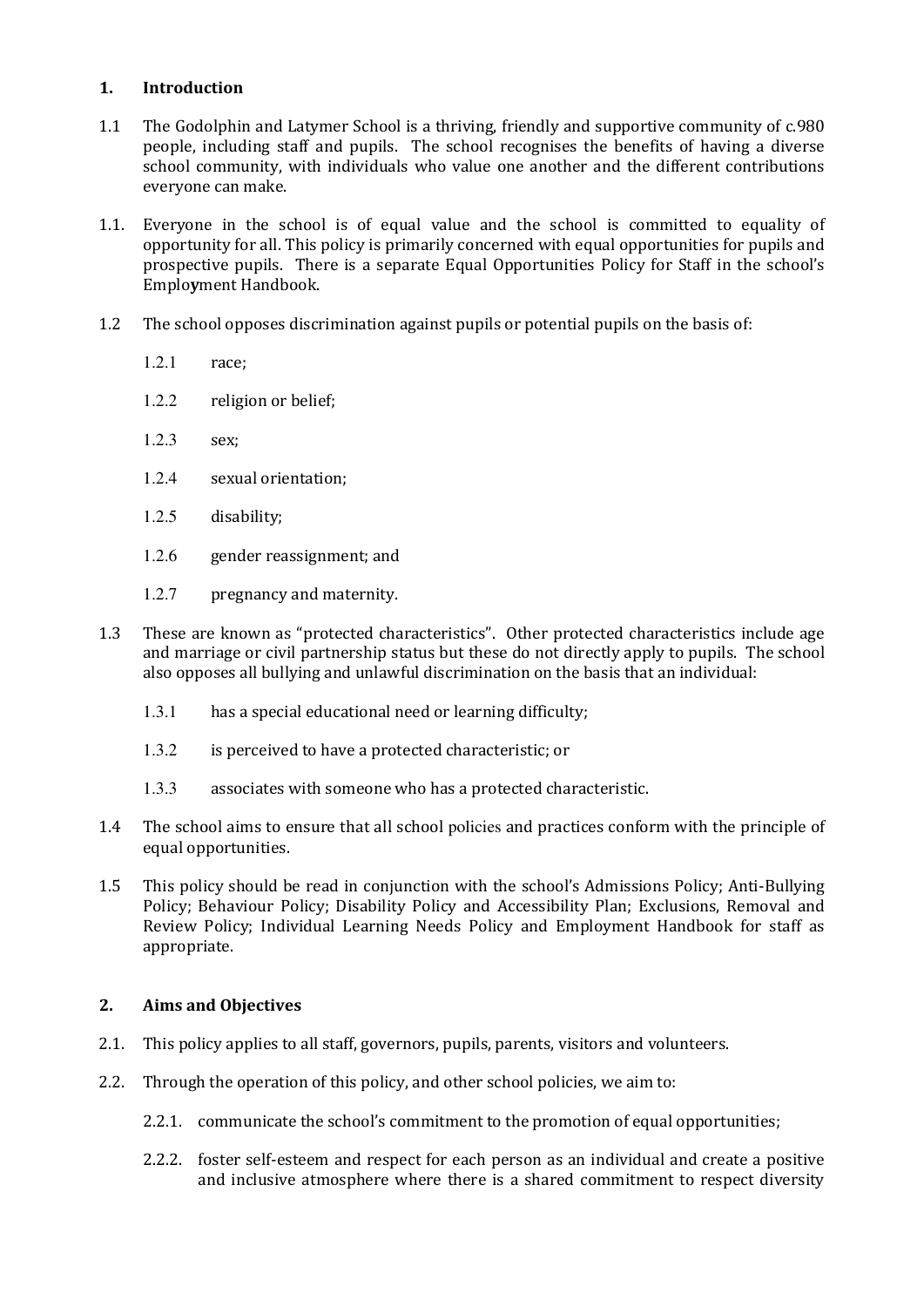and difference, challenge and prevent discrimination and encourage good relations between people so that everyone can feel valued within the school;

- 2.2.3. prepare pupils to be good citizens, living and working in a multi-ethnic society and to take up the responsibility of participation, and to treat all others as we would wish to be treated. The PSHE and 'Perspectives' programmes, and the existence of democratic institutions within school such as the School Council, will play key roles in achieving this objective;
- 2.2.4. prevent and tackle the use of discriminatory or derogatory language and challenge extremist ideas as part of the school's duty to protect individuals from being radicalised or drawn into terrorism;
- 2.2.5. take reasonable steps to avoid putting disabled individuals at a disadvantage (see the school's Disability Policy);
- 2.2.6. ensure that there is no unlawful discrimination against any person on any of the grounds listed at paragraph 1.2 above; and
- 2.2.7. ensure that genuine equality of opportunity is inherent in the education the school offers. The school should clearly demonstrate the unacceptability of attitudes, incidents, taunts or remarks that give offence, intimidate, devalue another's view or opinion, or undermine another's self esteem.

## **3. Forms of discrimination**

- 3.1. *Types*: Discrimination may be direct or indirect and it may occur intentionally or unintentionally. The school must not discriminate against, harass or victimise a pupil or prospective pupil:
	- 3.1.1. in relation to admissions;
	- 3.1.2. in the way it provides education for pupils;
	- 3.1.3. in the way it provides pupil's access to any benefit, facility of service; or
	- 3.1.4. by excluding a pupil or subjecting them to any other detriment.
- 3.2. *Direct discrimination:* Direct discrimination occurs when someone is put at a disadvantage for a reason related to one of the protected characteristics. For example, rejecting an applicant of one race because it is considered they would not "fit in" on the grounds of their race would be direct discrimination**.**
- 3.3. *Indirect discrimination*: Indirect discrimination occurs where an individual is subject to an unjustified provision, criterion or practice which puts them at a particular disadvantage because of, for example, their religion or race.
- 3.4. *Discrimination arising from a disability*: This occurs when an individual is put at a disadvantage because of something that is a consequence of their disability.
- 3.5. *Victimisation and harassment*: Discrimination also includes victimisation (less favourable treatment because of action taken to assert legal rights against discrimination) and harassment.
- **4. Breach of this Policy**